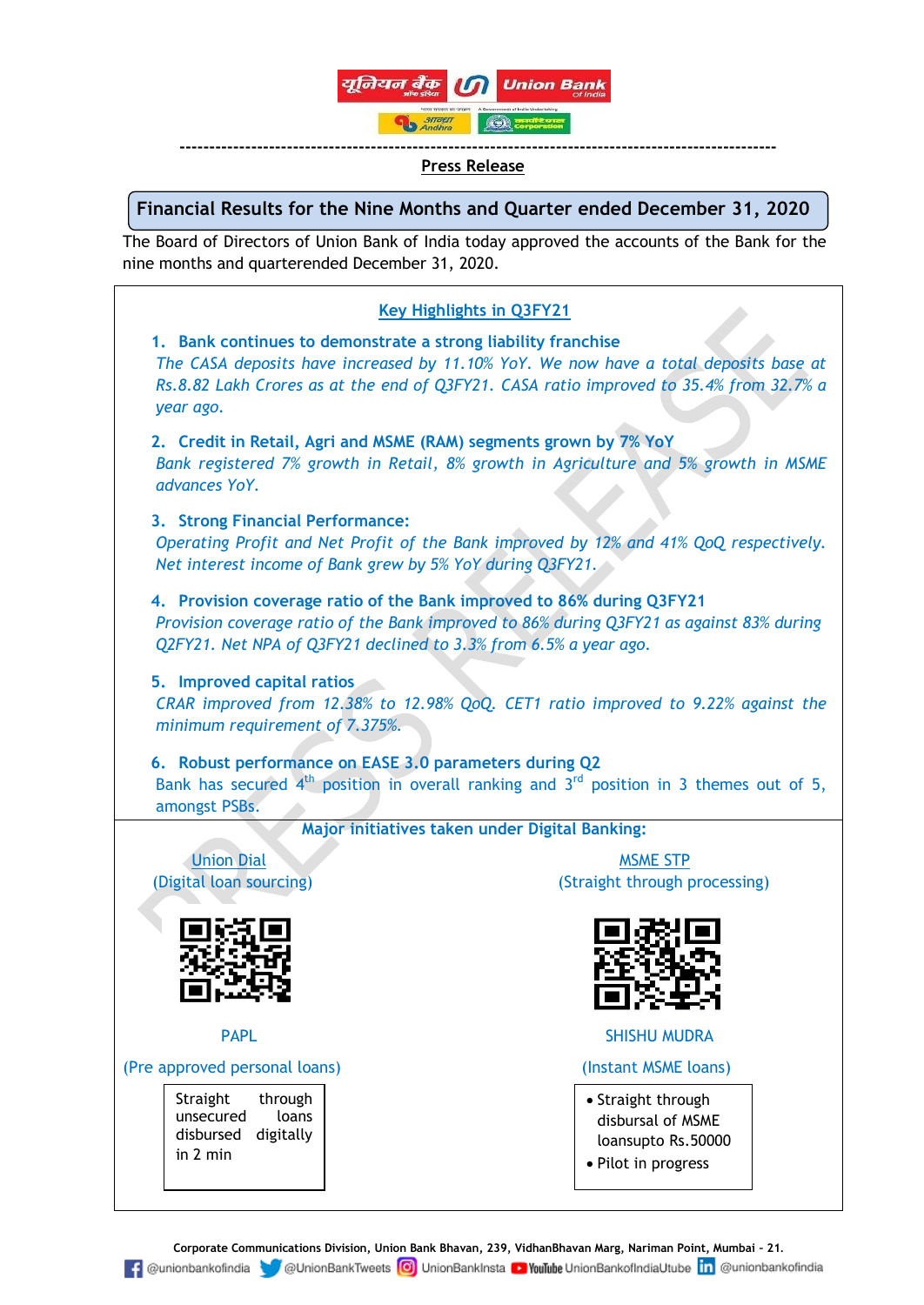

# **Key Summary of Q3FY2021 Results**

| In RsCrs                 | Q3FY20 | Q2FY21 | Q3FY21 | YoY%     | QoQ%    | <b>9MFY20</b> | 9MFY21 | YoY%     |
|--------------------------|--------|--------|--------|----------|---------|---------------|--------|----------|
| Profit & Loss            |        |        |        |          |         |               |        |          |
| Interest Income          | 18720  | 17776  | 17087  | $-8.72$  | $-3.88$ | 54945         | 53292  | $-3.01$  |
| <b>Interest Expenses</b> | 12435  | 11483  | 10498  | $-15.58$ | $-8.58$ | 37258         | 34007  | $-8.73$  |
| Net Interest Income      | 6285   | 6293   | 6590   | 4.85     | 4.72    | 17687         | 19285  | 9.03     |
| Non-Interest Income      | 3667   | 2308   | 3016   | $-17.75$ | 30.68   | 8056          | 6786   | $-15.76$ |
| NIM %                    | 3.15   | 2.78   | 2.94   | $-6.67$  | 5.76    | 3.00          | 2.81   | $-6.33$  |
| <b>Operating Profit</b>  | 5827   | 4735   | 5311   | $-8.86$  | 12.16   | 14386         | 14079  | $-2.13$  |
| Loan Loss Provisions     | 4667   | 4218   | 4584   | $-1.78$  | 8.68    | 13842         | 12503  | $-9.67$  |
| Profit After Tax         | 1159   | 517    | 727    | $-37.27$ | 40.62   | 544           | 1576   | 189.70   |

| In Rs Crores                   | <b>Dec 19</b> | Sep 20 | <b>Dec 20</b> |          | QoQ%     |  |  |  |  |
|--------------------------------|---------------|--------|---------------|----------|----------|--|--|--|--|
| <b>Balance Sheet</b>           |               |        |               |          |          |  |  |  |  |
| <b>Global Advances</b>         | 647532        | 651062 | 651973        | 0.69     | 0.14     |  |  |  |  |
| Domestic Advances              | 628376        | 632770 | 635225        | 1.09     | 0.39     |  |  |  |  |
| W/w Retail                     | 112040        | 117231 | 120203        | 7.29     | 2.54     |  |  |  |  |
| Agriculture                    | 106942        | 110467 | 115373        | 7.88     | 4.44     |  |  |  |  |
| <b>MSME</b>                    | 119689        | 121442 | 125504        | 4.86     | 3.34     |  |  |  |  |
| RAM advances                   | 338671        | 349140 | 361080        | 6.62     | 3.42     |  |  |  |  |
| <b>Deposits</b>                | 860196        | 886098 | 882423        | 2.58     | $-0.41$  |  |  |  |  |
| <b>Domestic CASA</b>           | 281021        | 306665 | 312213        | 11.10    | 1.81     |  |  |  |  |
| <b>Domestic Term Deposits</b>  | 575634        | 576961 | 567199        | $-1.47$  | $-1.69$  |  |  |  |  |
| CASA Ratio (%)                 | 32.67         | 34.61  | 35.38         | 271 bps  | 77 bps   |  |  |  |  |
| <b>GNPA</b>                    | 100432        | 95797  | 87968         | $-12.41$ | $-8.17$  |  |  |  |  |
| <b>NNPA</b>                    | 37190         | 23894  | 19063         | $-48.74$ | $-20.22$ |  |  |  |  |
| Slippages (During the Quarter) | 8669          | 673    | 332           | $-96.17$ | $-50.67$ |  |  |  |  |

| Ratios (%)            | Q3FY20 | Q2FY21 | Q3FY21 | YoY    | QoQ    | 9MFY20 | 9MFY21 | YoY    |
|-----------------------|--------|--------|--------|--------|--------|--------|--------|--------|
|                       |        |        |        | bps    | bps    |        |        | bps    |
| <b>Asset Quality</b>  |        |        |        |        |        |        |        |        |
| <b>GNPA</b>           | 15.51  | 14.71  | 13.49  | $-202$ | $-122$ | 15.51  | 13.49  | $-202$ |
| <b>NNPA</b>           | 6.48   | 4.13   | 3.27   | $-321$ | -86    | 6.48   | 3.27   | $-321$ |
| <b>PCR</b>            | 73.91  | 83.16  | 86.18  | 1227   | 302    | 73.91  | 86.18  | 1227   |
| <b>TPCR</b>           | 62.27  | 75.06  | 78.33  | 1607   | 327    | 62.27  | 78.33  | 1607   |
| Credit Cost           | 2.49   | 1.87   | 1.86   | $-63$  | -1     | 2.49   | 1.86   | $-63$  |
| <b>Capital Ratios</b> |        |        |        |        |        |        |        |        |
| CET-1 ratio           | $- -$  | 8.91   | 9.22   | $- -$  | 31     | $- -$  | 9.22   | $- -$  |
| Tier-1 ratio          |        | 10.05  | 10.47  | $- -$  | 42     | $- -$  | 10.47  | $- -$  |
| <b>CAR</b>            |        | 12.38  | 12.98  | $- -$  | 60     | $- -$  | 12.98  | $- -$  |

## **Network:**

- 9590Branches
- **00** 12961ATMs
- *G* 8232BC points
- **00** 90 SARAL/SARAL Lite (MSME Loan Processing Centres)
- **0** 129ULPs (Retail Loan Processing Centres)

## **Financial inclusion schemes:**

Financial inclusion aims to eliminate barriers and provide economically priced financial services to the less accessible sections of the society through government-backed schemes like PMJJBY, PMSBY, PMJDY and APY.